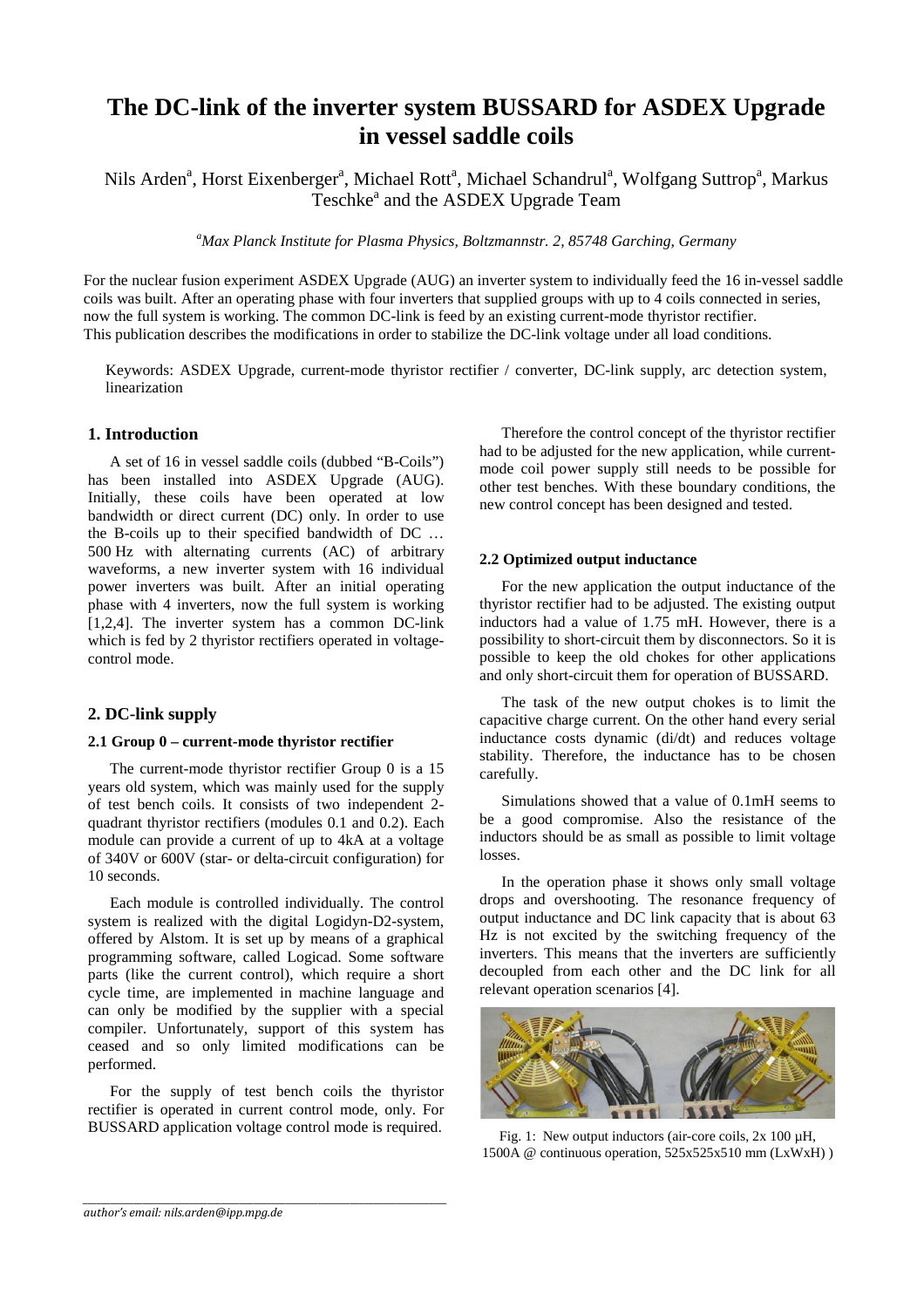

Fig. 2: Control schematic of Group 0

#### **2.3 Open-loop voltage control**

Many tests with a closed-loop control were done, but showed problems by mutual interference with the internal control-loops of the inverters at low voltage (see also [4]). Another problem of closed-loop control is that Group 0 is a 2-quadrant converter and so only control errors in one direction can be compensated.

The "voltage loop" (yellow box) shown in figure 2 was already integrated in the control system by the supplier and is only used as a voltage limitation for the current-mode control. Thus the implementation is not perfect and has no linearization, because of the low needs for the use as a limitation. For the new application it is not suitable.

In order to avoid these problems, finally open-loop control has been chosen. To use this control-concept the programming of the control system has been changed and the part "voltage control" (blue box) and the switch to change between the "voltage control"- and the "voltage loop"-part in figure 2 has been added. The "current loop" (green box) is used as a current limitation for the new application.

To determine the characteristic of the control system, tests without linearization were done. The result is shown in figure 3 (blue line). The non-linear relationship between the firing angle and the output voltage is clearly visible. The theoretical dependence is

# $U_{actual} = U_{max} \cdot \cos \alpha$  with  $\alpha = 0 ... \pi$

The firing angle  $\alpha$  is synonymous with the control voltage Ucontrol of the control system  $(\alpha = 0 \dots \pi (0 \dots 180^\circ) \triangleq U_{control} = 0 \dots 1).$ 

To avoid problems, like commutation failure, the firing angle is limited between 10° and 150°.



Fig. 3: Open loop control without and with linearization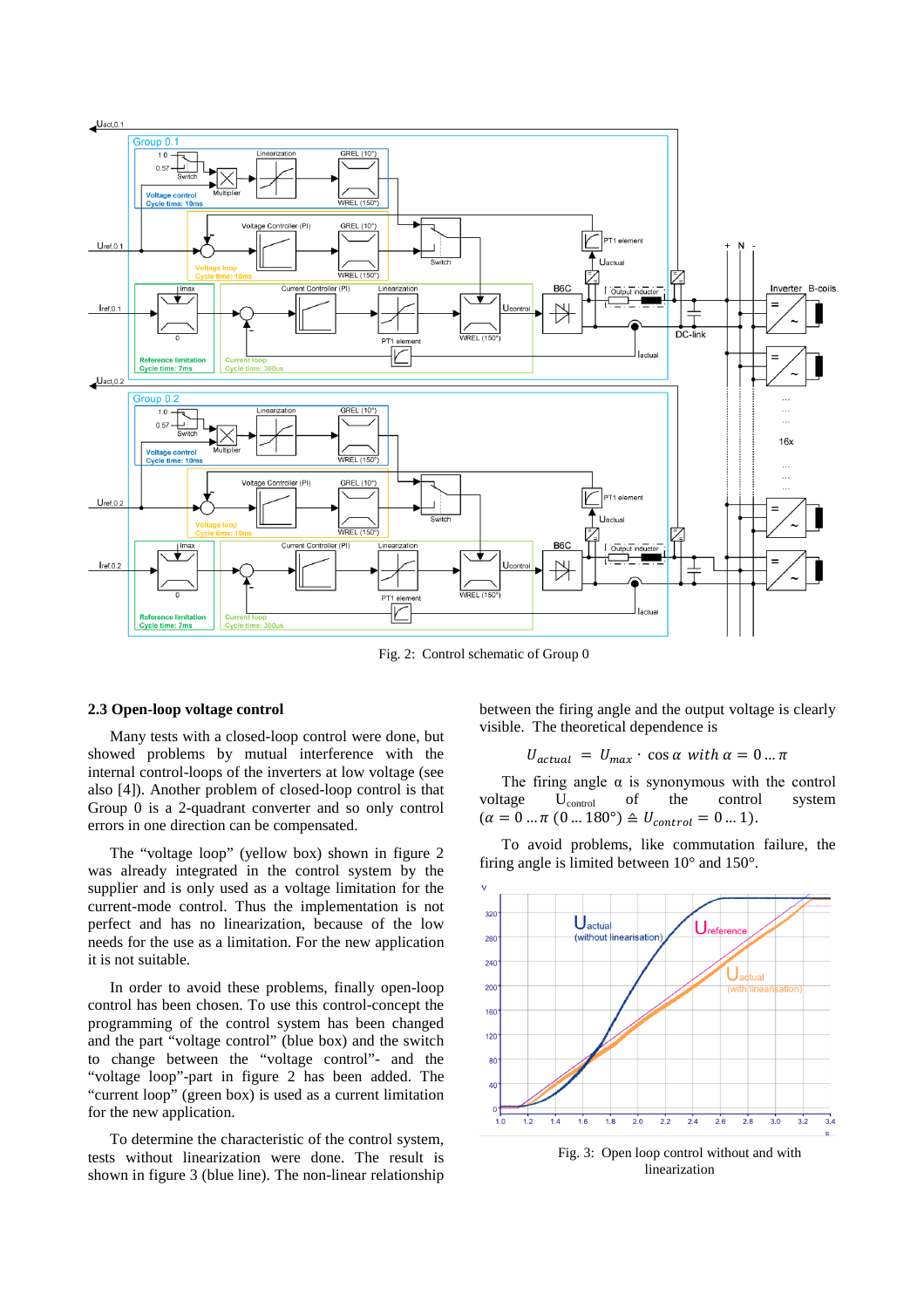To eliminate further deviations, because of signal propagation times or inaccurate amplification factors, the theoretical equation was not used for the linearization.

But with the experimental results a polynomial interpolation (figure 4) for the linearization could be fitted. A polynomial of  $7<sup>th</sup>$  order shows good agreement with the measured data:

$$
Y = 0.129 + 4.492x - 47.444x^2 + 335.141x^3
$$

 $-1363.385x^{4} + 3116.156x^{5} - 3702.402x^{6} + 1779.139x^{7}$ 

Final tests after the integration of the linearization polynomial showed that U<sub>actual</sub> tracks U<sub>reference</sub> well (figure 3 / orange line vs. red line).



Fig. 4: Linearization curve and equation

The here shown results are for the rectifier module 0.1. Due to inaccuracies within the analog circuits, the results for module 0.2 differ to module 0.1 and so an adjusted polynomial was calculated. Because of these individual polynomials, the signals  $U_{control(0,1)}$  and  $U_{control(0.2)}$  in figure 5 show different trends.

### **2.4 Experimental results**

At the end of the last AUG campaign 16 BUSSARD inverters were used for the first time.

The results for the DC-link are shown in figure 5. The DC-link of BUSSARD is charged synchronously with the ramp-up of the toroidal field of ASDEX Upgrade. Due to leakage currents of the thyristors and snubber circuits the open-circuit voltage rises always at least to U<sub>max</sub>/2, even for thyristor firing angle  $\geq \pi/2$ .

During the whole AUG-shot the DC link voltages showed a good stability (no oscillations or deep voltage drops). The overvoltage before and after load phases has to be accepted, because the firing angle needed for operation with load differs from the firing angle for freewheel operation (no closed-loop controlling, anymore!).



Fig. 5: Measurements of DC-link and Group 0 during AUG-shot #33723 (16 inverter in phase-shifted operation with currents of up to 1.1 kA and a frequency of 2.5 Hz) (a) complete AUG-shot (b) zoom of one BUSSARD operation period

# **3. Safety systems**

For the personal and plant safety of BUSSARD and especially its DC-link numerous safety functions have been integrated. There is an emergency circuit, which can be triggered by several emergency push buttons, door contact switches, the electronics of the inverters, the control system of Group 0, the arc detection system and the safety system of ASDEX Upgrade [3].

A triggering of the emergency circuit will open the circuit breaker of Group 0 and fast discharge the DClink.

The operation mode (grounded / no voltage / operation) of BUSSARD and its DC-link is always visible by signal lights.